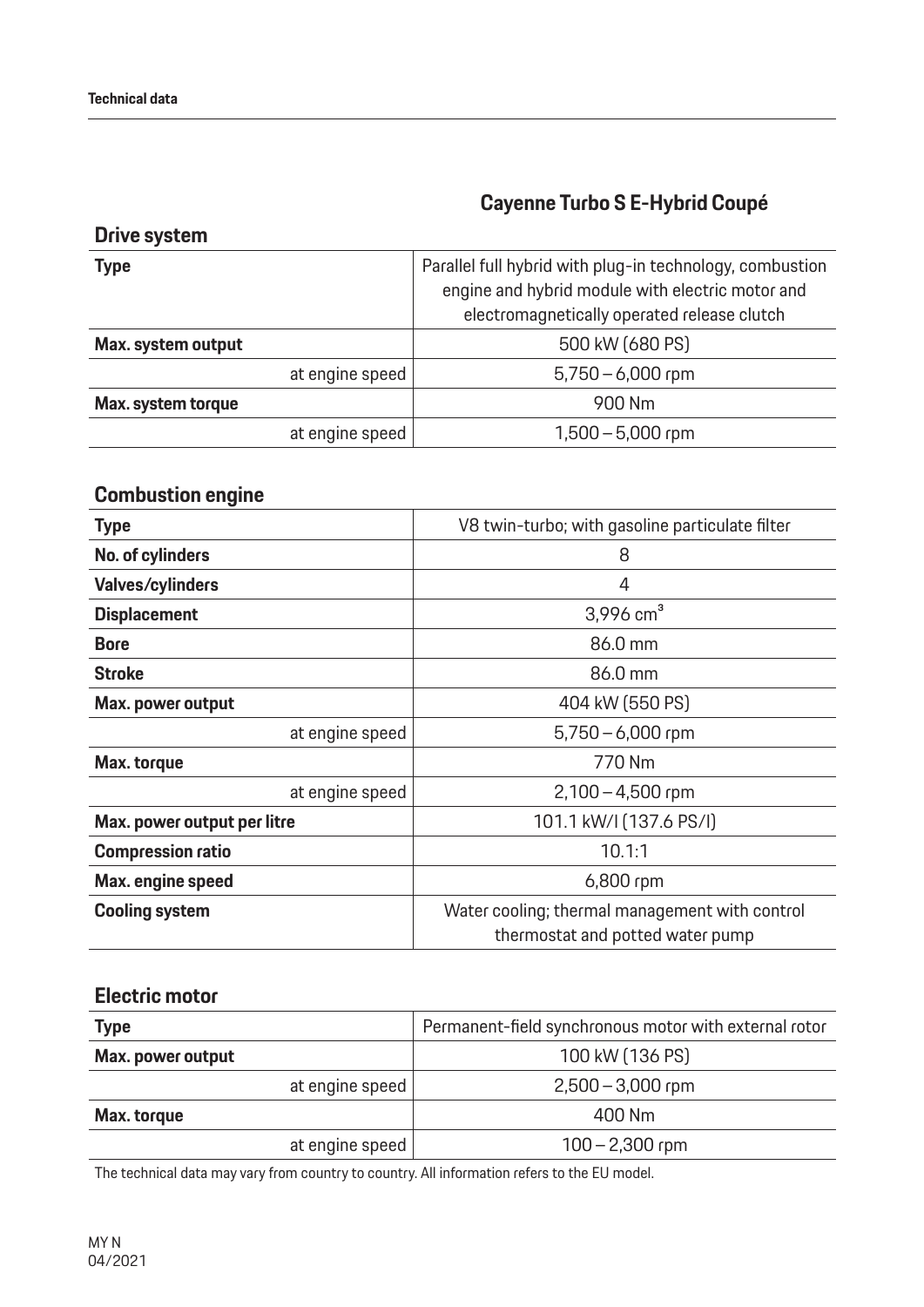# **Cayenne Turbo S E-Hybrid Coupé**

| Plug-in system          |                                              |
|-------------------------|----------------------------------------------|
| <b>Traction battery</b> | Lithium-ion battery with temperature control |
| <b>Energy content</b>   | 17.9 kWh                                     |
| <b>Rated voltage</b>    | 374 V                                        |
| <b>Charger</b>          | On-board charger with 7.2 kW                 |

#### **Power transmission**

| <b>Drive system</b>  | Porsche Traction Management (PTM):<br>Active all-wheel drive with electronically regulated,<br>map-controlled multi-plate clutch, variable torque<br>distribution between front and rear axle |
|----------------------|-----------------------------------------------------------------------------------------------------------------------------------------------------------------------------------------------|
| <b>Transmission</b>  | Eight-speed Tiptronic S                                                                                                                                                                       |
| Gear ratio           |                                                                                                                                                                                               |
| $1st$ gear           | 4.71                                                                                                                                                                                          |
| $2nd$ gear           | 3.14                                                                                                                                                                                          |
| 3rd gear             | 2.11                                                                                                                                                                                          |
| 4 <sup>th</sup> gear | 1.67                                                                                                                                                                                          |
| 5 <sup>th</sup> gear | 1.29                                                                                                                                                                                          |
| 6 <sup>th</sup> gear | 1.00                                                                                                                                                                                          |
| 7 <sup>th</sup> gear | 0.84                                                                                                                                                                                          |
| 8 <sup>th</sup> gear | 0.67                                                                                                                                                                                          |
| Reverse gear         | 3.32                                                                                                                                                                                          |
| Axle ratio           | 2.95                                                                                                                                                                                          |

#### **Chassis**

| <b>Suspension and damping</b>  | Adaptive three-chamber air suspension featuring<br>Porsche Active Suspension Management (PASM)  |
|--------------------------------|-------------------------------------------------------------------------------------------------|
| <b>Front axle</b>              | Aluminium multi-link axle, independent suspension                                               |
| Rear axle                      | Aluminium multi-link axle, independent suspension                                               |
| <b>Steering</b>                | <b>Electromechanical Power Steering Plus;</b><br>optional rear-axle steering (RAS)              |
| <b>Steering ratio</b>          | 13.3:1 (centre position); with RAS 12.2:1 (centre position)                                     |
| <b>Turning circle diameter</b> | 12.1 m; with RAS 11.5 m                                                                         |
| Vehicle stability system       | Porsche Stability Management (PSM) with ABS, ASR,<br>ABD, EDTC and Trailer Stability Management |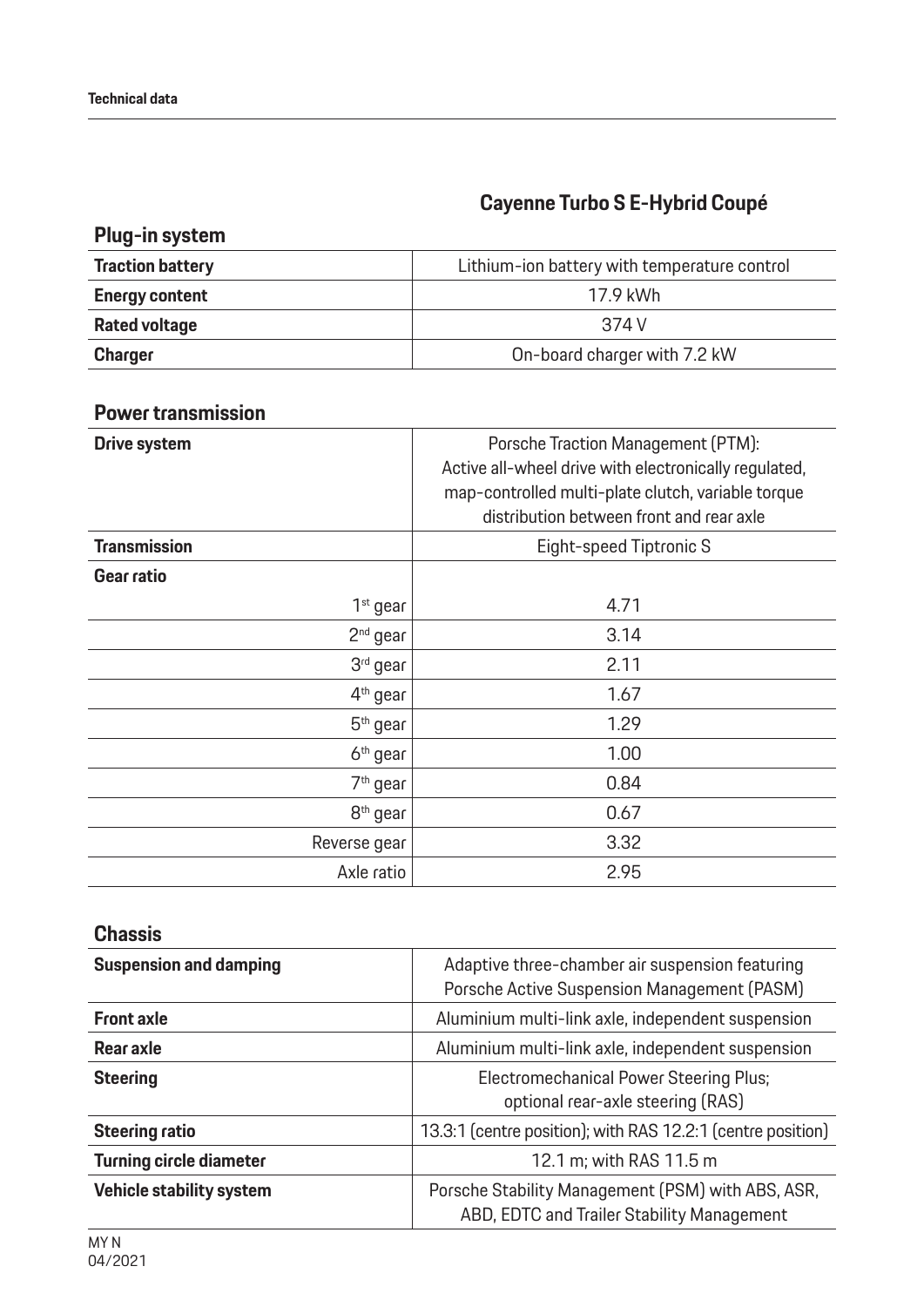## **Cayenne Turbo S E-Hybrid Coupé**

| <b>Brakes</b>                  |                                                                                                                                                                  |
|--------------------------------|------------------------------------------------------------------------------------------------------------------------------------------------------------------|
| <b>Brake system</b>            | Ten-piston aluminium monobloc fixed calliper brakes at<br>the front, four-piston aluminium monobloc fixed calliper<br>brakes at the rear; electric parking brake |
| <b>Brake discs, front axle</b> | Porsche Ceramic Composite Brake (PCCB);<br>ceramic brake discs, internally ventilated                                                                            |
| <b>Diameter</b>                | 440 mm                                                                                                                                                           |
| <b>Thickness</b>               | 40 mm                                                                                                                                                            |
| Brake discs, rear axle         | Porsche Ceramic Composite Brake (PCCB);<br>ceramic brake discs, internally ventilated                                                                            |
| <b>Diameter</b>                | 410 mm                                                                                                                                                           |
| <b>Thickness</b>               | 32 mm                                                                                                                                                            |

### **Wheels and tyres**

| Wheels with tyres, front | 9.5 J x 21 ET 46 with 285/40 ZR 21 tyres |
|--------------------------|------------------------------------------|
| Wheels with tyres, rear  | 11 J x 21 ET 49 with 315/35 ZR 21 tyres  |

#### **Dimensions**

| Length<br>4,939 mm<br>1,989 mm (2,194 mm)<br><b>Width</b> (with exterior mirrors)<br><b>Height</b><br>1,653 mm<br><b>Wheelbase</b><br>2,895 mm |                           |          |
|------------------------------------------------------------------------------------------------------------------------------------------------|---------------------------|----------|
|                                                                                                                                                |                           |          |
|                                                                                                                                                |                           |          |
|                                                                                                                                                |                           |          |
|                                                                                                                                                |                           |          |
|                                                                                                                                                | <b>Track width, front</b> | 1,687 mm |
| Track width, rear<br>1,688 mm                                                                                                                  |                           |          |

## **Luggage compartment volumes and weights**

| Luggage compartment volumes                   | $460 - 1,4001$ |
|-----------------------------------------------|----------------|
| Unladen weight according to DIN               | 2,535 kg       |
| Permissible gross weight                      | 3,095 kg       |
| Permissible trailer load<br>(braked/unbraked) | 3,000/750 kg   |
| Permissible drawbar load                      | 120 kg         |
| Permissible roof load                         | 75 kg          |
| (with Porsche roof transport system)          |                |